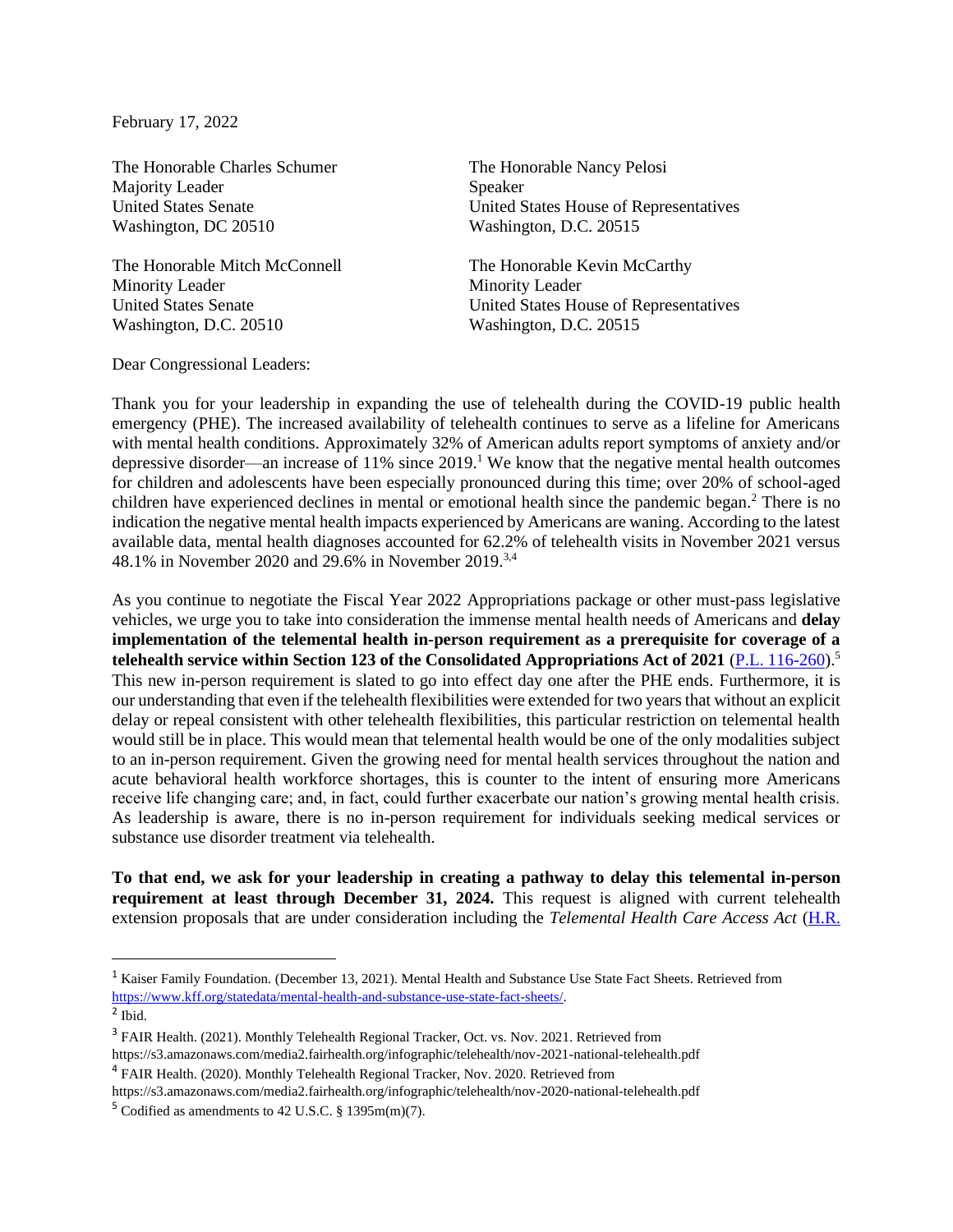[4058](https://www.congress.gov/bill/117th-congress/house-bill/4058)[/S. 2061\)](https://www.congress.gov/bill/117th-congress/senate-bill/2061), which would eliminate the in-person requirement for telemental health and the *Telehealth Extension and Evaluation Act* [\(S. 3593\)](https://www.congress.gov/bill/117th-congress/senate-bill/3593?q=%7B%22search%22%3A%5B%22Department%22%2C%22of%22%2C%22Agriculture%22%5D%7D&s=1&r=11) that would allow CMS to extend Medicare payments for a broad range of telehealth services for an additional two years. This additional extension—which we urge must also include a two-year delay of the telemental health in-person requirement—enables HHS to collect additional data about how telehealth impacts care delivery and health outcomes for mental health conditions to inform future policy decisions.

Thank you for your consideration and we look forward to working with you to continue providing the mental health services needed for Americans across the country.

Sincerely,

2020 Mom

American Academy of PAs

American Association for Psychoanalysis in Clinical Social Work

American Association for Marriage and Family Therapy

American Association on Health and Disability

American Counseling Association

American Foundation for Suicide Prevention

American Mental Health Counselors Association

American Nurses Association

American Psychiatric Association

American Psychological Association

American Telemedicine Association

Association for Ambulatory Behavioral Healthcare

Association for Behavioral Health and Wellness

ATA Action

Centene

Centerstone

**CHAMP** 

Children and Adults with Attention-Deficit/Hyperactivity Disorder

CirrusMD Inc.

Clinical Social Work Association

Depression and Bipolar Support Alliance

Eating Disorders Coalition for Research, Policy & Action

Executives for Health Innovation

Included Health (Doctor on Demand + Grand Rounds)

Inseparable